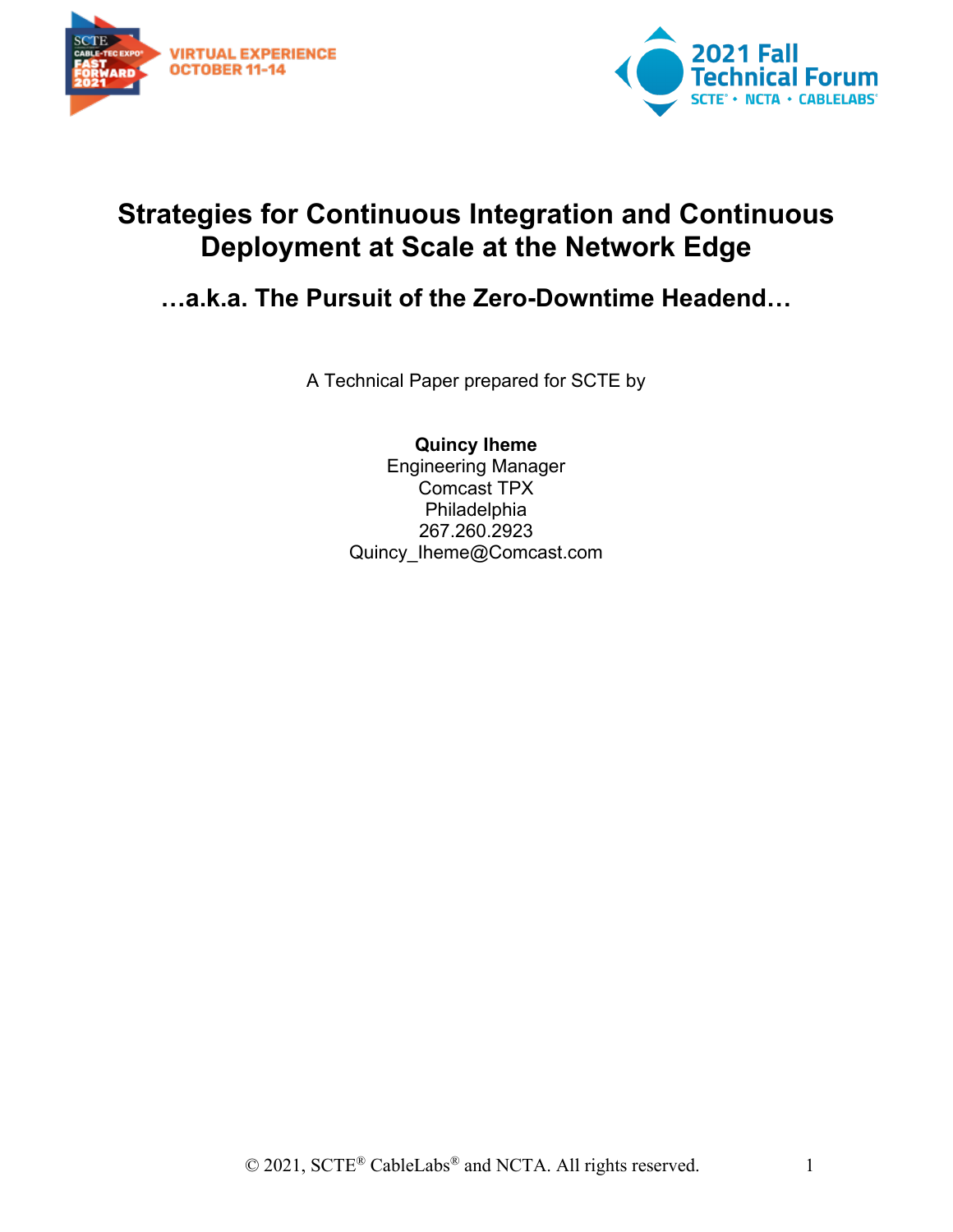

**Title** 



# **Table of Contents**

#### **Page Number**

### **List of Figures**

#### **Title Page Number**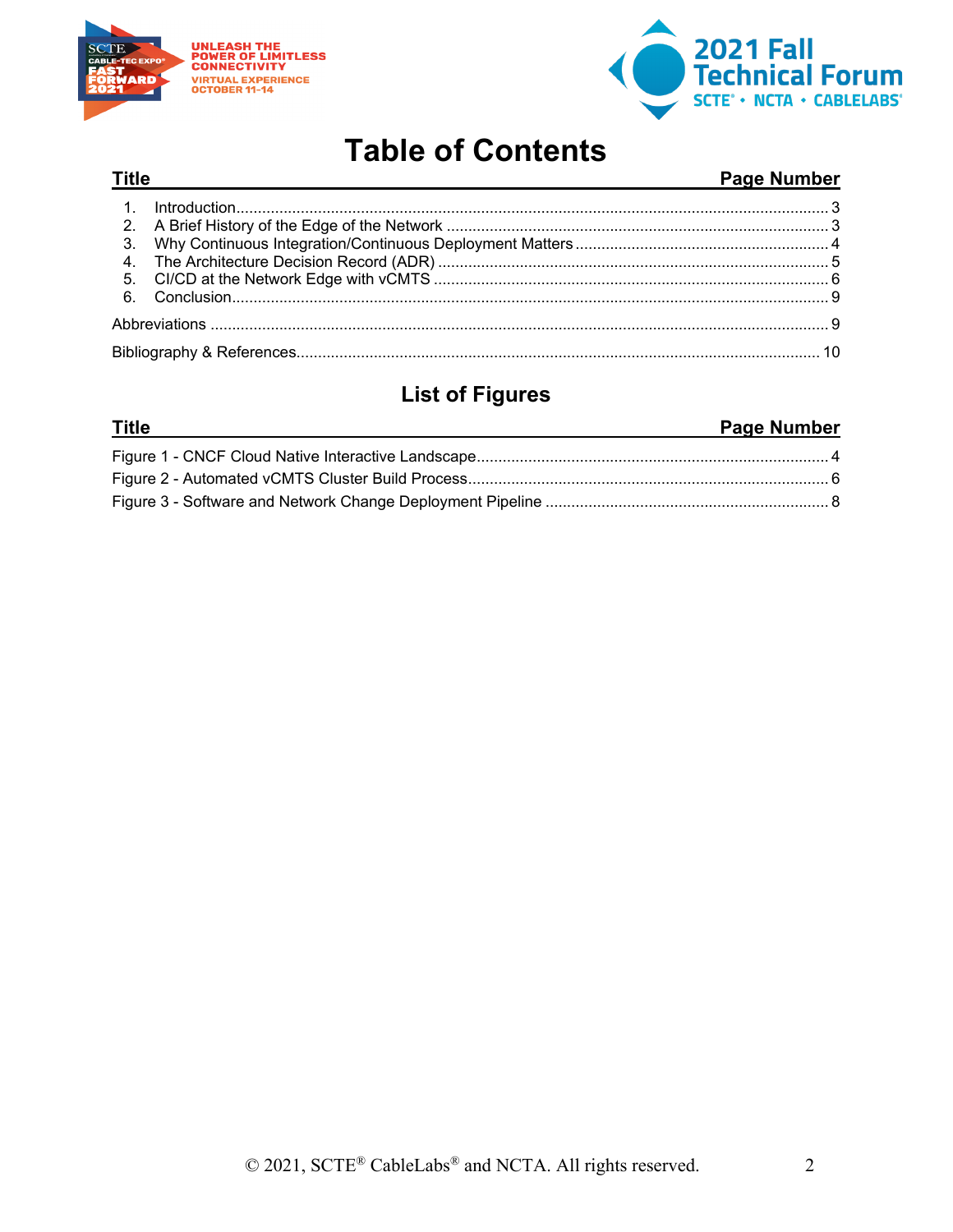



### <span id="page-2-0"></span>**1. Introduction**

The next several years will go down as the time when an astounding amount of work happened at the edges of the network, in part to get to the coveted "zero downtime headend." A perpetually-up headend matters because it sets the stage for edge compute services. Much of that work at the edge of the network is benefitting from the role of software, and in particular, the branch of software engineering that is Continuous Integration / Continuous Deployment (CI/CD).

This paper discusses how operators can take advantage of the new flexibility that comes with the deployment of software at the network edge, more quickly and securely. It will provide an overview of CI/CD, with a specific focus on how it is being applied at the edges of the network, in virtual Cable Modem Termination System (vCMTS) deployments and related efforts.

Software engineering is unquestionably infiltrating many aspects of the physical infrastructure that historically were hardware-only. As a result, the establishment of and adherence to a common CI/CD platform can set the stage for the anticipated increase in software deployment at the network's edges, especially for services or activities that require very low latency and/or wider throughput.

This paper will describe how Comcast arrived at a common CI/CD platform, then put it to work at the network edge to maintain network uptime and increase upstream throughput – such as blue/green and automated deployments, as well as Distributed Access Architecture (DAA) components like vCMTS and edge switching, to enable continuous configuration and deployment at scale. It will also discuss tools and automation, and how to configure and push software to the edge to enable customers to experience faster broadband speeds.

## <span id="page-2-1"></span>**2. A Brief History of the Edge of the Network**

The so-called "edge of the network" is both a moving target and a destination that carries different actual locations, depending on who's describing it. It's a moving target largely because of 60+ decades of technological advancement – what was "the edge" changed with each new chapter in capacity expansion, from microwave to coaxial tree-and-branch to modern HFC (Hybrid Fiber-Coax) topologies. Generally speaking, as capacity increases, the "edge of the network" moves closer and closer to consumers.

Network engineers tend to define "the edge" as being somewhere near where optical signals hand off to RF, or, near the output of optical nodes. Other disciplines define the "edge" as being at the output of the set-top box or broadband gateway. From a competitive perspective, there are still only three physical wires – three edges – that reach directly into U.S. households: The power line, the phone line, and the "cable" line. The power utility industry, despite commendable effort, has yet to successfully provide broadband connectivity. The telephone industry is showing, through its heavy investments in wireless 5G, what it knows to be true about the throughput potential of twisted-pair copper wires. Our network edge really is the only one that can consistently deliver high-bandwidth services, over a wire (or not), to IP/connected devices.

For the purposes of this paper, the "edge of the network" is located at the headend, where headend is defined as where we are actively transforming traditional CMTS devices, with integrated QAM modulator, into virtual CMTSs, where the modulation function is relocated into Remote PHY Devices, or RPDs.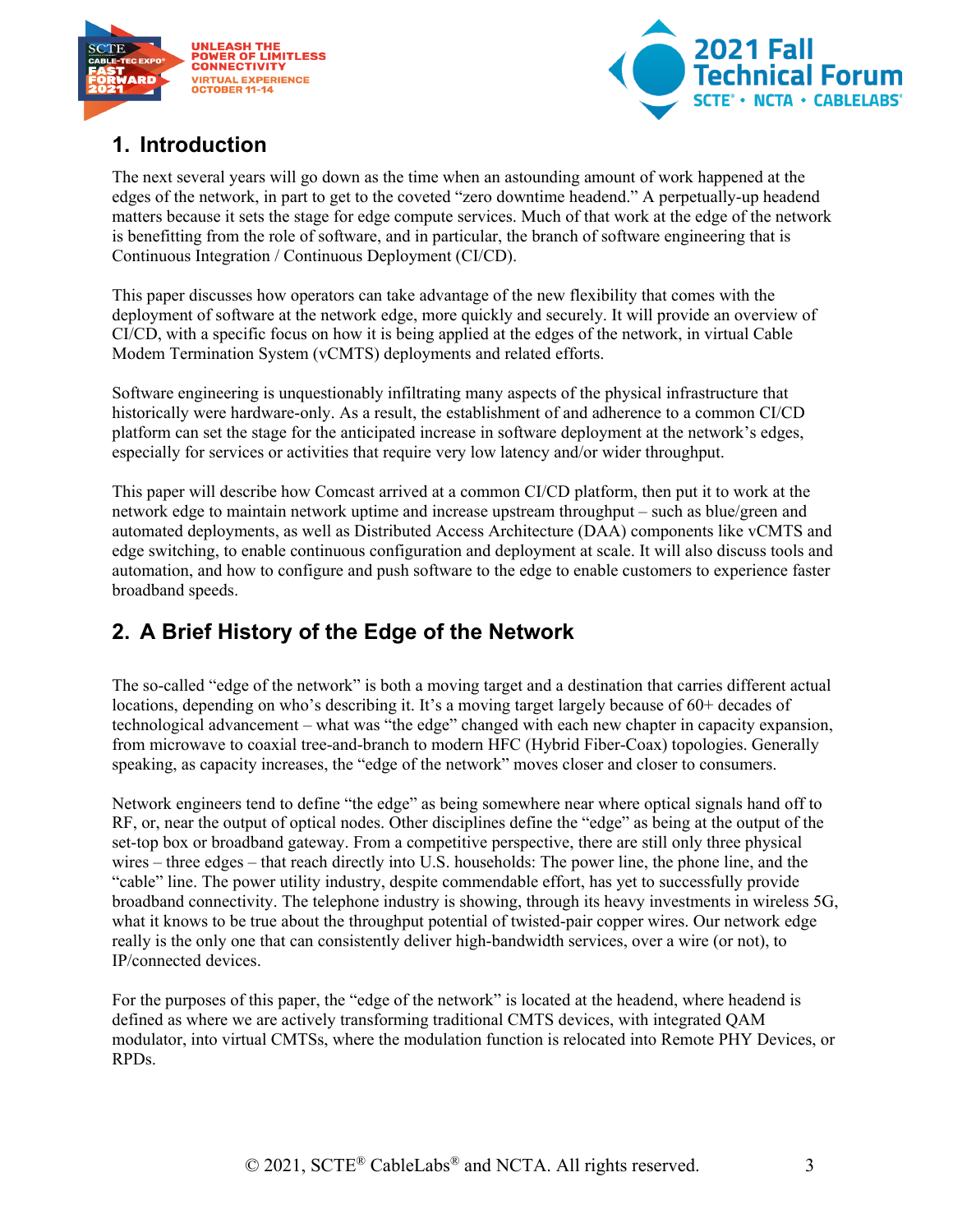



The network edge is a high-stakes place, coveted by all in the broadband ecosystem, from cloud purveyors to networked gamers to any of a dozen adjacent industries that wish to be as close as possible to end consumers. As engineers, it is our responsibility to make sure our network edges are as healthy, fortified and ready as they can be, for whatever is coming. A big part of being healthy, fortified and ready is applying the principles of Continuous Integration and Continuous Deployment.

## <span id="page-3-0"></span>**3. Why Continuous Integration/Continuous Deployment Matters**

Continuous Deployment (CD) is a software engineering methodology that takes any code change that is deemed stable and (normally through parallel methods of Continuous Integration, or CI) and makes it available in production. This usually includes automated building, testing, and deployment, without human intervention.

Our CI/CD progression began as it often does within hardware-centric industries that began long before software engineering principles emerged: Organically, within certain parts of the company responsible for software delivery. In the beginning, many of the commercially available and/or open-source CI/CD systems were used throughout the organization (see Figure 1 as an example of the vast CI/CD landscape).



**Figure 1 - CNCF Cloud Native Interactive Landscape**

<span id="page-3-1"></span>The practice of automating software delivery was one that was developed and documented outside the company, by the software industry at large. As more internal software teams began individually doing CI/CD themselves – including maintaining the cost of their own infrastructure to do so. Jenkins [1] (another common choice for implementing CI/CD within the engineering lifecycle) was one of the most popular options, as was Concourse, and a few others.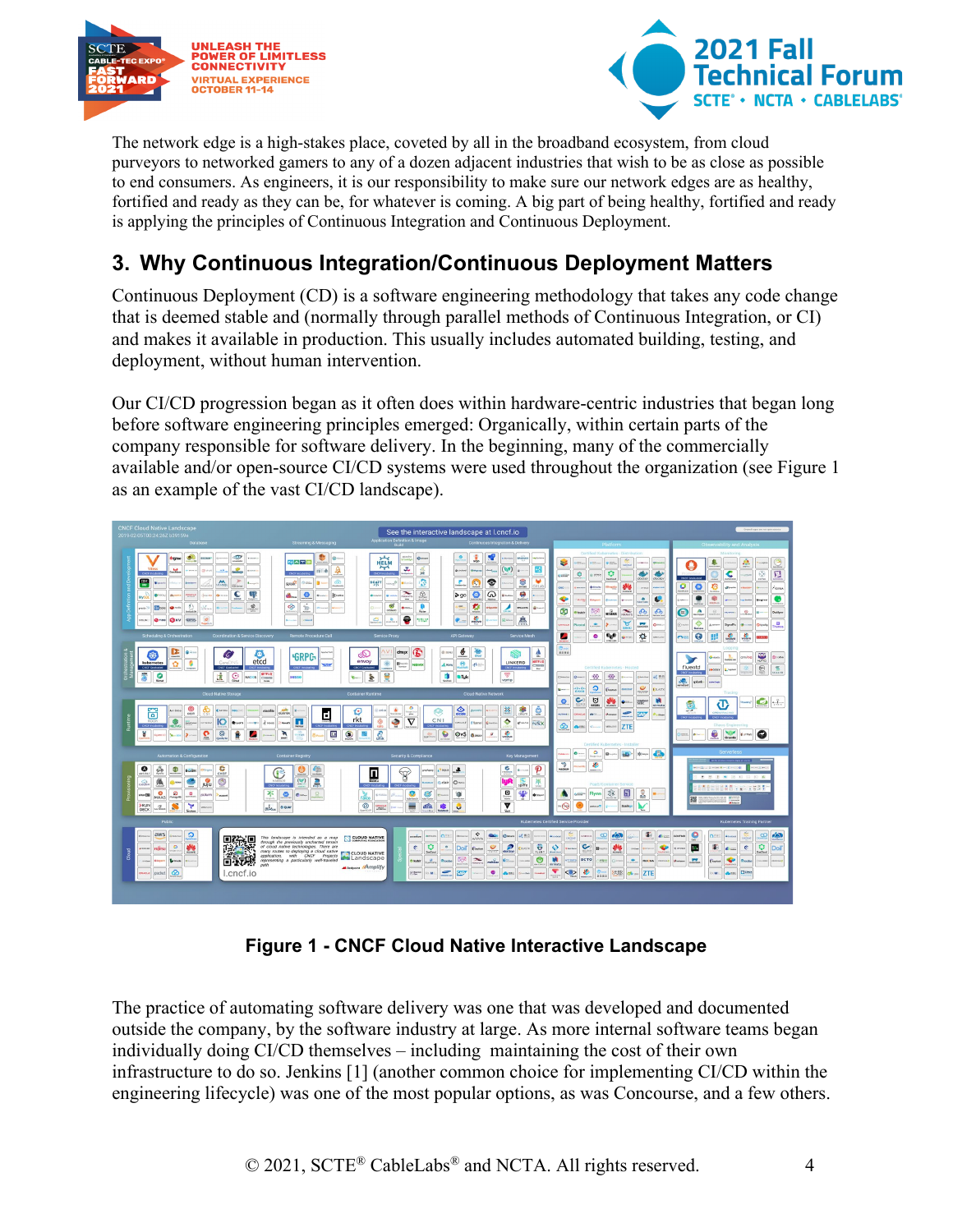



As more teams adopted CI/CD and related tooling, a need arose for a reasonably standardized pipeline tool. The main driver: Eliminating the technical debt associated with maintaining multiple infrastructures necessary to host different CI/CD tools, while creating a unified language that could be leveraged by all (or most.) By adopting a configuration-based CI/CD platform, component re-use can be applied to share many of the patterns and implementations that are very similar from one team to the next team. By establishing a shared platform and community around one tool, teams spend less time "reinventing wheels," among them code onboarding, because they can leverage already-public configurations.

As the reach of CI/CD platforms widened, a need arose to take stock of everything that was being done, in software, within Comcast's Technology, Product and Experience (TPX) organization. (Answer: A lot!) The CI/CD survey and its results happened within the construct of an internal TPX Architecture Guild, which consists of a group of engineers and technologists who were brought together to help guide technological decisions for the broader TPX organization.

The Architecture Guild uncovered a large amount of duplicate effort: Most teams were running their own instances of CI/CD software. The guild also identified varying degrees of implementation inconsistency: Teams were either as far along as deploying code into production every day (continuously deploying/integrating), or as far back as manually dropping compiled artifacts onto a web server.

Therefore, the guild recommended to Comcast TPX leadership that there be a dedicated team for maintaining CI/CD infrastructure, and that a single platform be chosen as the solution of choice. The recommendation was made with the idea that if you can get to a common platform and community, it would be easier to learn and onboard new teams, because they would only need to learn about a new CI/CD tool once. Questions like "has anyone done with this platform?" could be answered by the more advanced users, further reducing the maintenance burden. The Architecture Guild was the ideal spot for a discussion as it was somewhat removed from the already formed opinions of specific teams. Asking team members to relinquish favored software tools, in favor of a different tool, is never easy; for more on this, see "The Tooling Abyss" by Joann Schuman, in this year's Fall Technical Forum papers.

Our then-Chief Software Architect and Senior Fellow, Jon Moore, was the main facilitator of the CI/CD unification discussions. As he describes it, in an interview conducted specifically to inform this paper, finding consensus on a unified CI/CD tool involved reconciling a couple of key points, including concerns around items like security and team separation. "The idea was that if we could get to a common CI/CD platform, with a community, it would be easier to learn and to on-board new teams, hand over ownership, because it wouldn't involve learning a new CI/CD tool," Moore explained [2].

## <span id="page-4-0"></span>**4. The Architecture Decision Record (ADR)**

With a few options then being proposed, an Architecture Decision Record (ADR) was formed to begin to track updates, offer reviews and other general comments. An ADR is a document that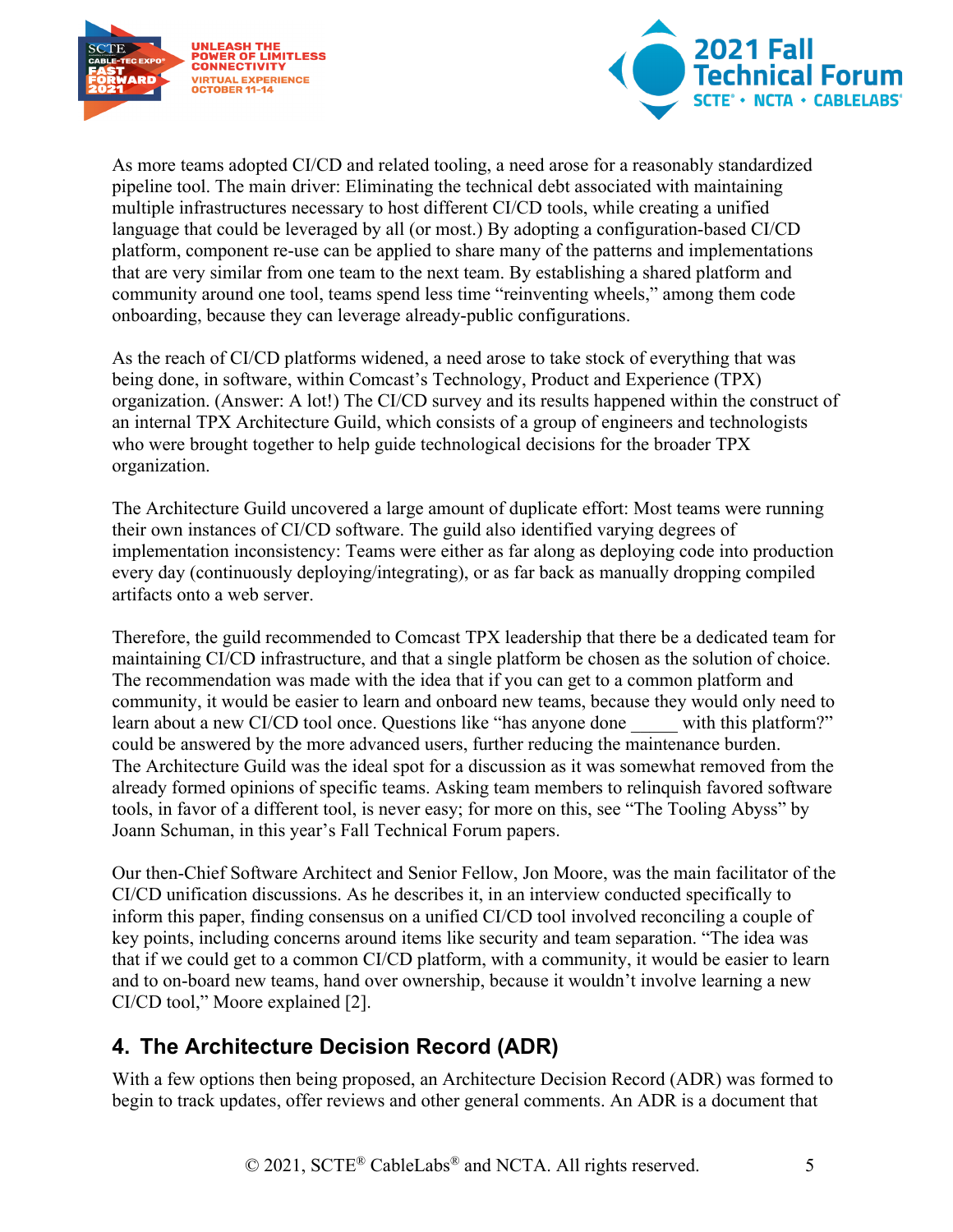



captures decisions, including context (why was the decision made?) and consequences (what will adopting this decision impact?).

Since the ADR was in source control, interested/involved parties offered comments via pull requests and subsequent reviews. After a short period of proposals and reviews, a couple of options remained. Technically, any of the final options would have worked; as such, the goal was to pick the CI/CD tool that would cause the least amount of unhealthy friction, especially for those who would have to move over from another platform.

Instead of an outright vote, the guild proposed the use of a confidence poll, where each CI/CD software platform was ranked on a scale of 1-5, with a 5 representing, essentially, "the best," and 1 signaling "this would be a mistake." After rating the options on that scale, the scores closest to a 5 were interpreted as "acceptable to a majority of people." Ultimately, and instead of a straightup vote for the "right" platform, Moore made the decision, based on the results of the CI/CD review process and confidence poll. As a result, the company now uses an open-source CI/CD tool called "Concourse" [3] to build CI/CD into various engineering lifecycles.

### <span id="page-5-0"></span>**5. CI/CD at the Network Edge with vCMTS**

With a tool of choice in place, teams could begin to implement an automation-driven software lifecycle to further increase the speed at which we could roll out changes. Such an effort was leveraged by several teams; in particular, and as it relates to this paper, a team that manage the Virtualized Cable Modem Termination System (vCMTS). Of course, there is a good deal of manual work to be completed beforehand. The racks that support the vCMTS need to be built. All the servers and switches that are part of the rack are shipped to headends. In the headend, wires are connected, to the RUs, power, and the GPS antenna. At that point, all the manual work needed for the connection is complete.



<span id="page-5-1"></span>**Figure 2 - Automated vCMTS Cluster Build Process**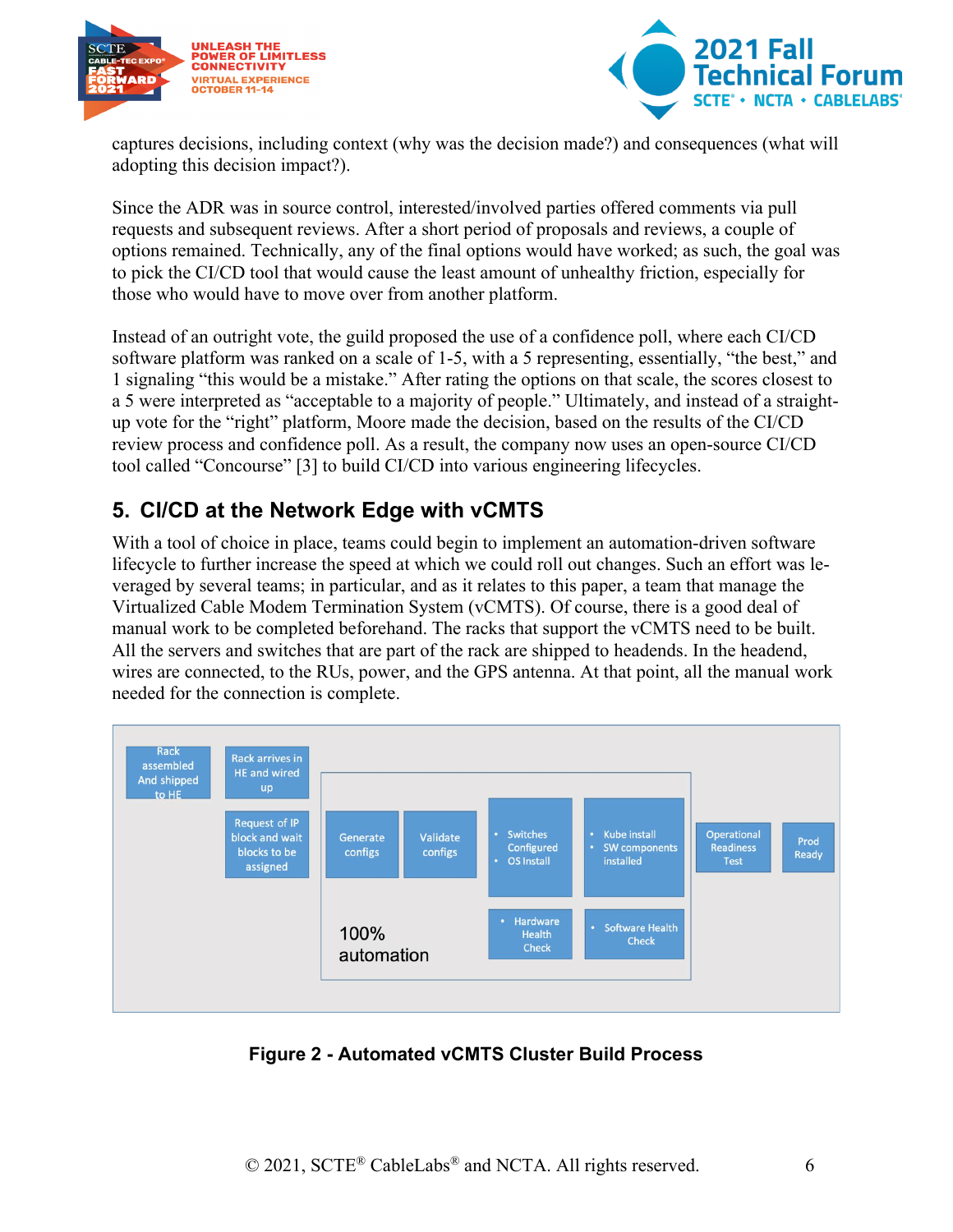



At this point, automation of the switch configuration is possible. Previously, if provisioning was needed, a ticket would need to be filed and a technician dispatched, to make the change onsite. An IP block would have to be requested and used to perform the requested provision. With automation, the IP block and configuration is known beforehand so the requested provision can be generated automatically. All of that now happens in Concourse, using a template to input the IP addresses, and to generate the configuration. Every cluster includes at least 2 switches and around 42 servers; up to 24 clusters can serve a headend. Looking at each pipeline (a set of tasks that run pre-defined operations), there is one pipeline per cluster. Each can have up to 192 vCMTSs. In that sense, each service group is a tiny vCMTS.

Every time there is a need to trigger a pipeline, a set of questions is asked: What am I deploying, and is it service-affecting or not? What kind of tests do I need to perform? The config, generated by Concourse, is then pushed to all the devices (servers and switches, numbering in the tens of thousands.) Afterwards, the OS (Operating System) is installed, and then software is installed. After automated hardware and software health checks are performed, the clusters are deemed production ready.

One thing to remember is all these different processes are resources. Concourse is a resource, running on servers. It needs a good amount of hardware to perform the operations being requested of it. One of the consequences of a shared CI/CD ecosystem is the sharing of resources. More resources could be allocated to speed up deployments to the vCMTS, but that would risk less availability of resources for other teams to use. This project in particular limits itself to 30 processes at a time.

For every change that needs to be made, a plan needs to be built to map out its journey to production. That mapping is fronted by a couple of questions, starting with reach: Changes are not rolled out to every single cluster at once. The focus is usually on new clusters that do not have new software yet. After clusters with older software are prioritized, the rest of the software updates are planned out. Based on the deployment type, and the service-affecting level, the deployment plan is calculated.

Once the deployment plan is approved, it is automatically rolled out during a maintenance window. First, a "pre" snapshot is taken of the current state of the systems in production. Health checks are performed, to make sure current systems are working as expected. Every change is made inside of a maintenance window. During that period, alarms are silenced because of the need to take systems down. After alarms are paused, the change is deployed to production. After the deployment, multiple post-deployment checks are run, with the aid of machine learning (ML). If there is a failure, there are 3 retries to access the systems and to ensure that the any change-related activity has settled down. Any failure that happens is logged, to let us know exactly what happened.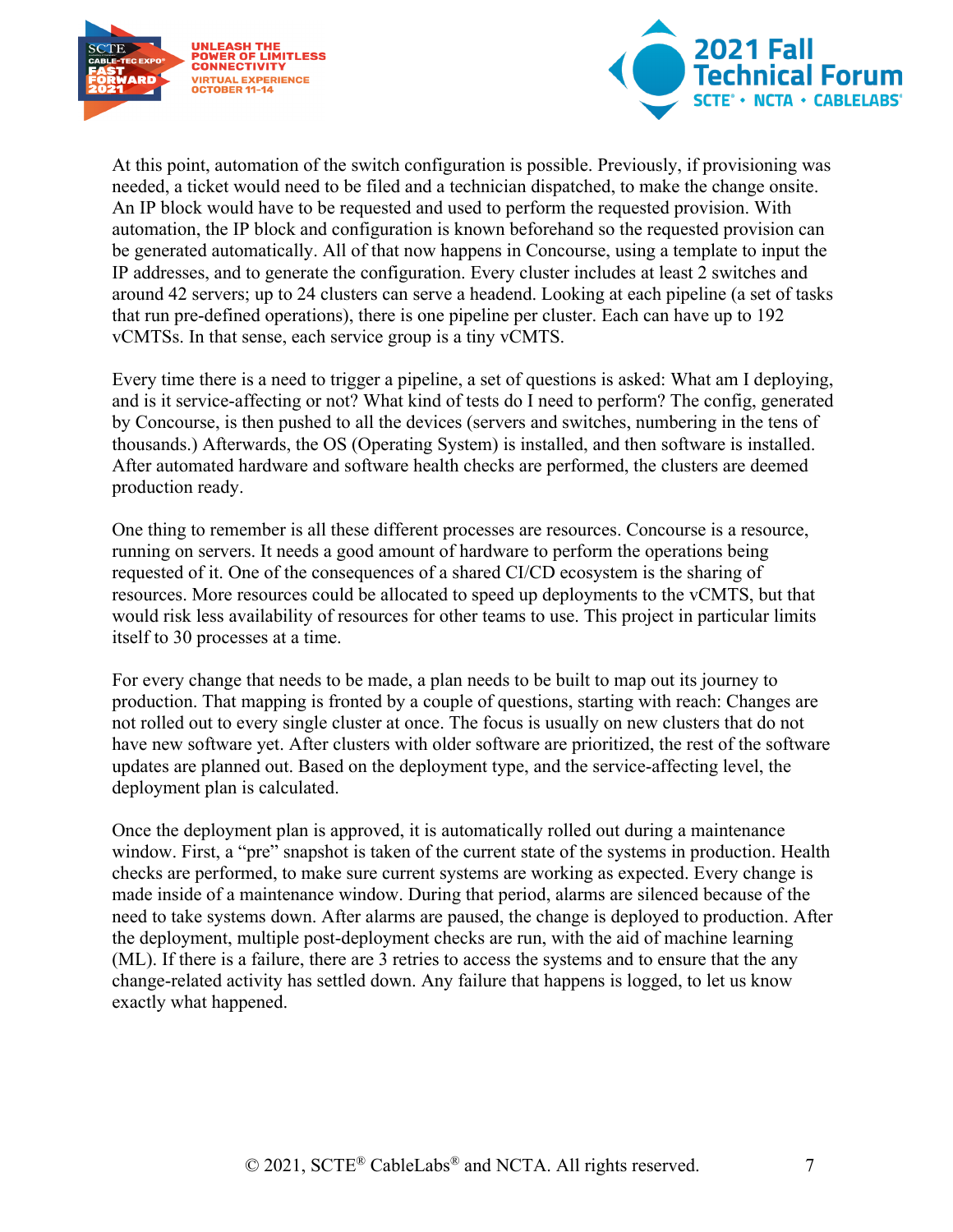

#### **Figure 3 - Software and Network Change Deployment Pipeline**

<span id="page-7-0"></span>The process of connecting the RPDs ("Remote PHY Devices" / QAM modulators) can then begin. On a daily basis, and during the transition from integrated (which is to say, "traditional") CMTSs to their virtual counterparts, around 20 to 30 new clusters are being built in various places. Given common errors that can occur during config generation, or when scripts are run in a different order, or when switches malfunction, this process would traditionally take about three to four days. With the process of automating vCMTS deployments through Concourse, changes like these take anywhere from 2-4 hours. The variability of time depends on the platform, how many other jobs are running, platform health, etc. The beauty of automation is that there is a single source of truth from which configurations are read.

In the case that a rollback is needed for an upgrade that was deployed, for instance, checks exist to ensure that the rollback instances are healthy and ready to receive traffic. If there needs to be a change to the vCMTS core software, there's a check to see if it supports all CPEs (Customer Premise Equipment / set-tops and gateways). With a CI/CD methodology in place, you would expect any rollback to be done as quickly as (if not faster than) the roll out to production. In this case, rolling back is a progressive process. There is sampling of all kinds of data (with the aid of machine learning) that gives visibility around what specific failures there were and whether a rollback is needed in a certain area.

A zero-downtime headend necessarily means removing changes that can cause stoppages, and removing elements that can become points of failure. The iCMTS, with integrated RF modulators, was an example: From the analog node, you connected all the RFs. With vCMTS, the RF portions are removed from the CMTS, and put into RPDs. The physical component – the PHY, is in the RPDs; the nodes, in fiber-deep configurations, could be on a pole, in a pedestal, or underground. Upgrading them should be non "hitful" – which is to say, not service impacting.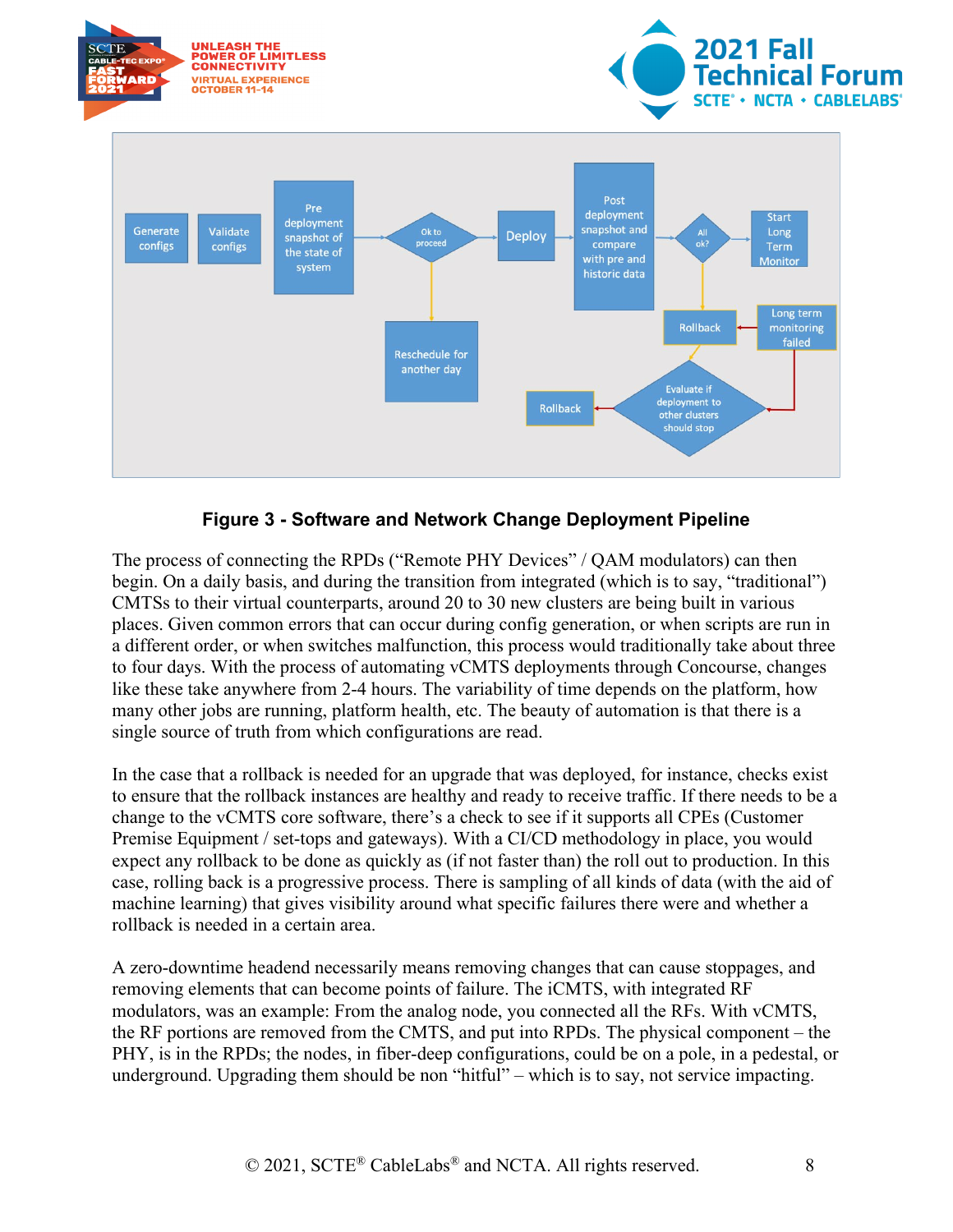



At the headend, where the CMTS servers run, the intent is to complete upgrades with minimal scheduled downtime, on the order of 3 minutes. With a traditional iCMTS, the downtime tied to a scheduled upgrade is typically around 2 hours; so far, with the vCMTS, scheduled downtime related to upgrades is 15 minutes.

Our ultimate goal is to reduce headend downtime to close to or exactly zero. If there a catastrophic failure occurs with a small "blast radius," can take 15 minutes to redeploy software to a vCMTS, rather than take the risk of a lengthy time to diagnose and fix.

We are currently (summer 2021) also working on an in-service upgrade functionality. The intent is to get to 15 minutes or less of downtime for 2 components: The RPD, and the vCMTS, to simultaneously address the service-affecting route.

### <span id="page-8-0"></span>**6. Conclusion**

The journey into adopting a culture of Continuous Innovation and Continuous Deployment has been one that mirrors the actual process of continuously iterating and deploying: Problems are defined by processes or issues in progress. Updates and improvements are added frequently, without sacrificing stability. Changes are rolled out while ensuring reliability and adequate steps to rollback. Rolling out CI/CD (along with a unified platform and growing community) was done without jeopardizing the customer experience. What would've once been considered a phenomenon is now common practice in software engineering. Those lessons are now able to be transferred into the hardware side of engineering, to help drive improvements at a wider scale and without the need of constant manual intervention.

I would like to take the time to thank those who lent their time and expertise into the completion of this paper and presentation. Frankyln Athias, Sherita Ceasar, Leslie Ellis, Jon Moore, Max Knee and Bhanu Krishnamurthy.

<span id="page-8-1"></span>

| <b>ADR</b>   | <b>Architecture Decision Record</b>          |
|--------------|----------------------------------------------|
| CI/CD        | Continuous Integration/Continuous Deployment |
| <b>CPE</b>   | <b>Customer Premise Equipment</b>            |
| <b>DAA</b>   | Distributed Access Architecture              |
| <b>HFC</b>   | Hybrid Fiber Coax                            |
| iCMTS        | Integrated Cable Modem Termination System    |
| PHY          | Physical Circuit                             |
| QAM          | Quadrature Amplitude Modulation              |
| RF           | Radio Frequency                              |
| <b>RPD</b>   | Remote PHY Device                            |
| <b>vCMTS</b> | Virtualized Cable Modem Termination System   |

# **Abbreviations**